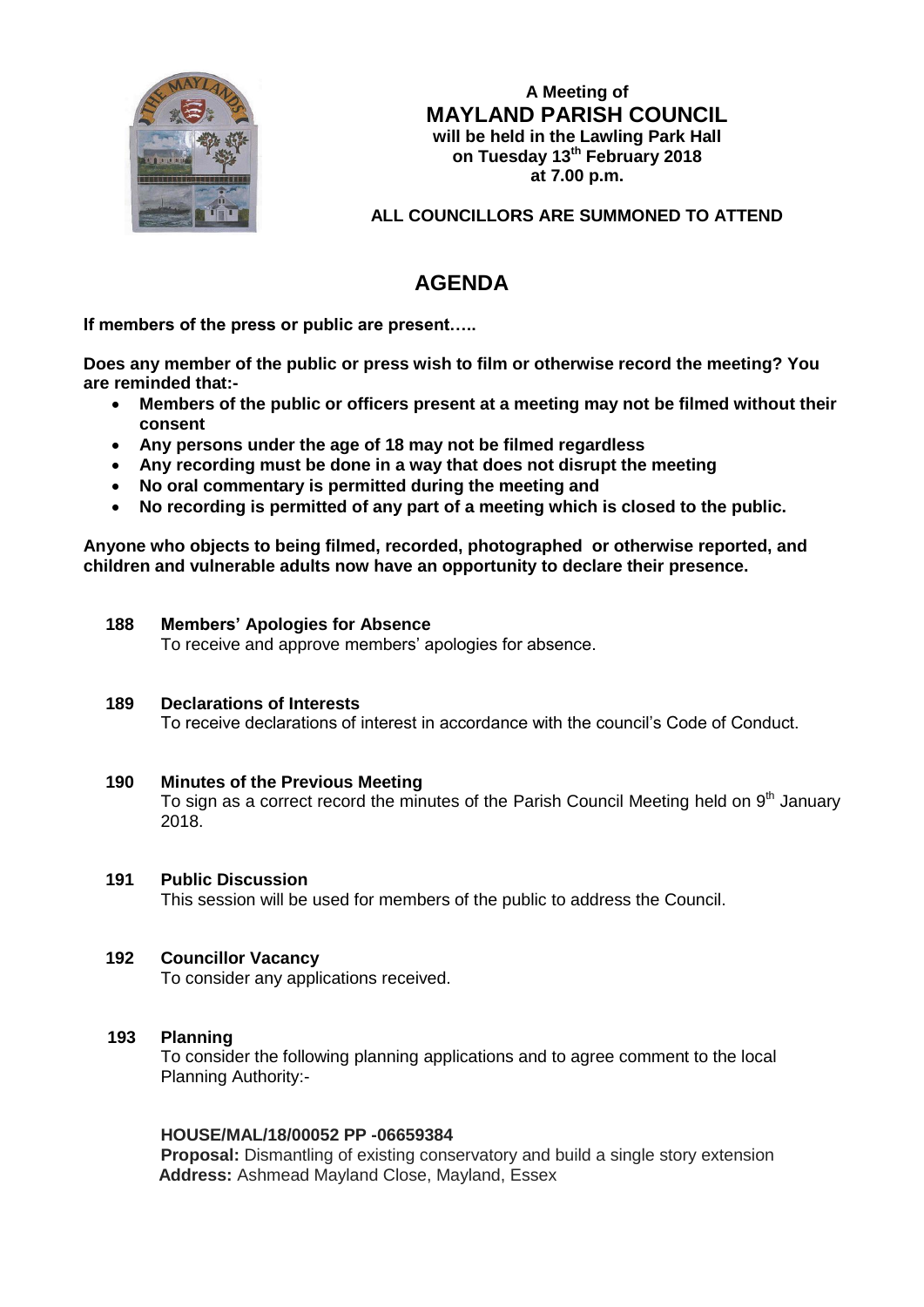### Appeals:-

#### **RES/MAL/16/01472 PP – 05706634**

Land at Junction of Steeple Road and Mill Road, Mayland, Essex Appeal against Maldon District Council's decision to refuse planning permission**.**

Decisions:-

## **HOUSE/MAL/17/01267**

First Floor extension to existing bungalow to create bedroom space 6 Katonia Avenue, Mayland, Essex **REFUSE**

#### **FUL/MAL/17/01289**

Erection of 2No. 3 bedroom dwelling to replace existing dwelling 33 Princes Avenue, Mayland, Essex **REFUSE**

#### Discussion:-

 **NIPSELLS FARM HOUSE** – District Councillor Helm contacted Maldon District Council regarding loss of trees.

#### **194 Finance**

.

- All Councillors will receive a list of all payments and receipts. A decision to accept them all will be required.
- To note verification of bank reconciliations.

#### **195 Clerk's Report**

Each Councillor has received an update on matters from the last meeting. No new matters will be considered under this agenda item. Any business requiring a decision is listed separately on this agenda.

#### **196 Lawling Park Committee** *including Bakersfield, Lawling Playing Field & Dog Walk Area*

Hall locks and keys Recognition for Richard Pope Storage for Dance teacher for fold up mirrors Banner for Dance class

#### **197 Neighbourhood Plan Committee**

To note receipt of the draft minutes from January NP meeting.

Stand at Village Festival on 23<sup>rd</sup> June – details to be decided A decision whether to ask Community Café to help

#### **198 Highways**

TruCam speed cameras – a decision which roads to monitor.